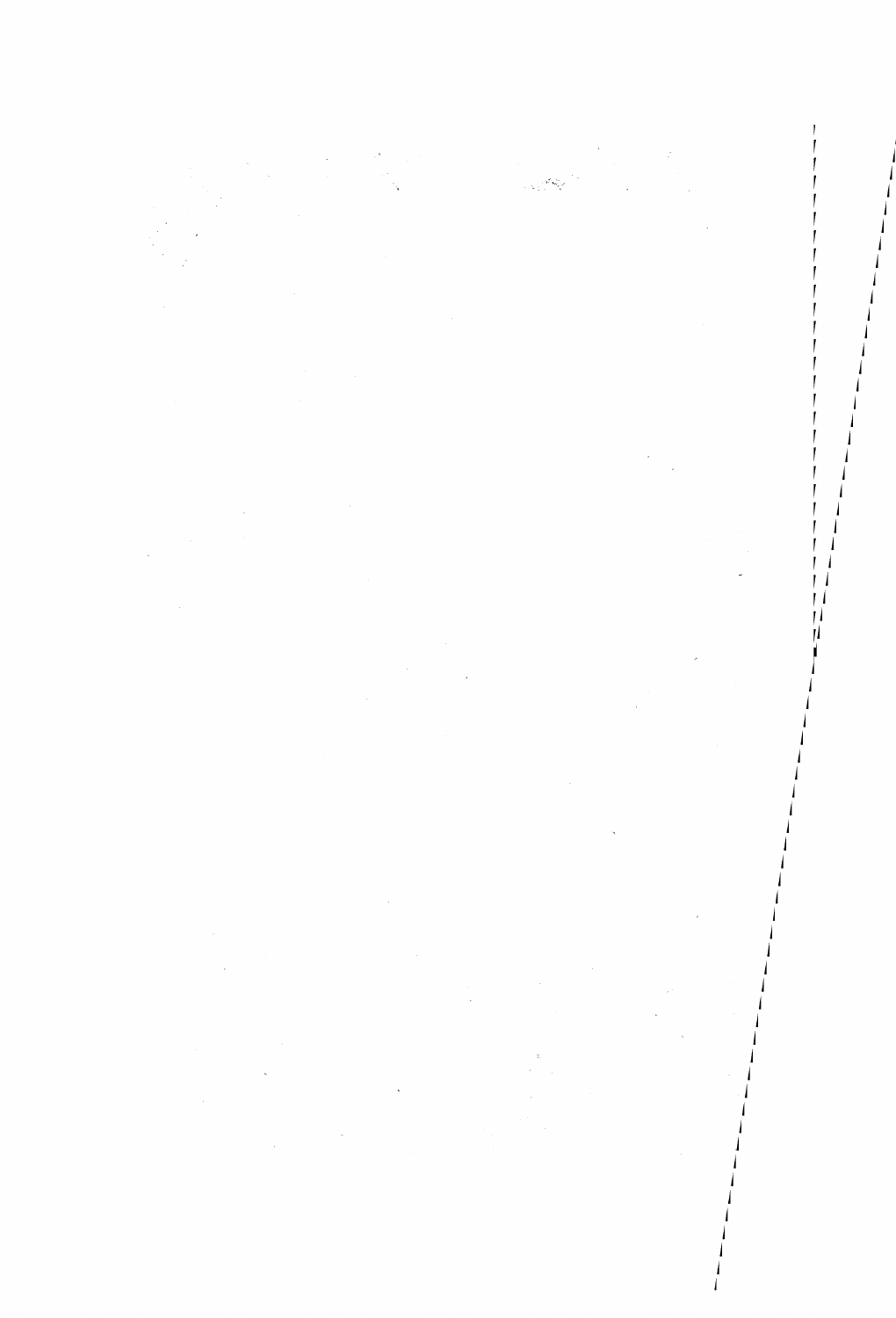# **REPORT**

 $\frac{1}{2}$ 

#### OF THE

### FIFTIETH MEETING

OF THE

# BRITISH ASSOCIATION

FOR THE

# ADVANCEMENT OF SCIENCE;

#### HELD AT

SWANSEA IN AUGUST AND SEPTEMBER 1880.

### LONDON:

JOHN MURRAY, ALBEMARLE STREET. 1880.

Office of the Association: 22 ALBEMARLE STREET, LONDON, W.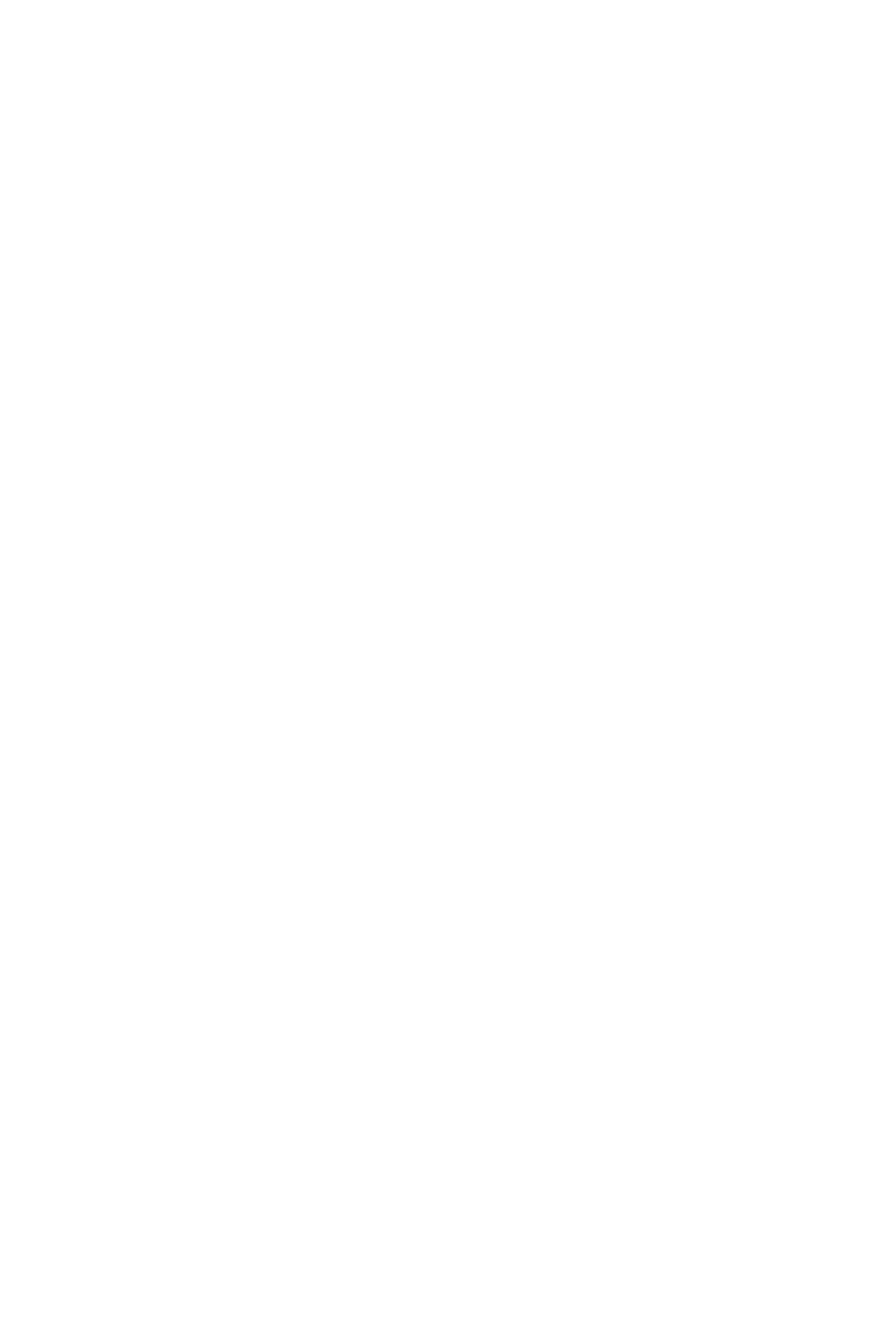



Spottiswoode & C. Lith London.

Illustrating Professor W. Grylls Adams' Communication. Comparison of Curves of the Declination Magnetographs at Kew, Stonyhurst, Coimbra, Lisbon, Vienna, and St Petersburg.'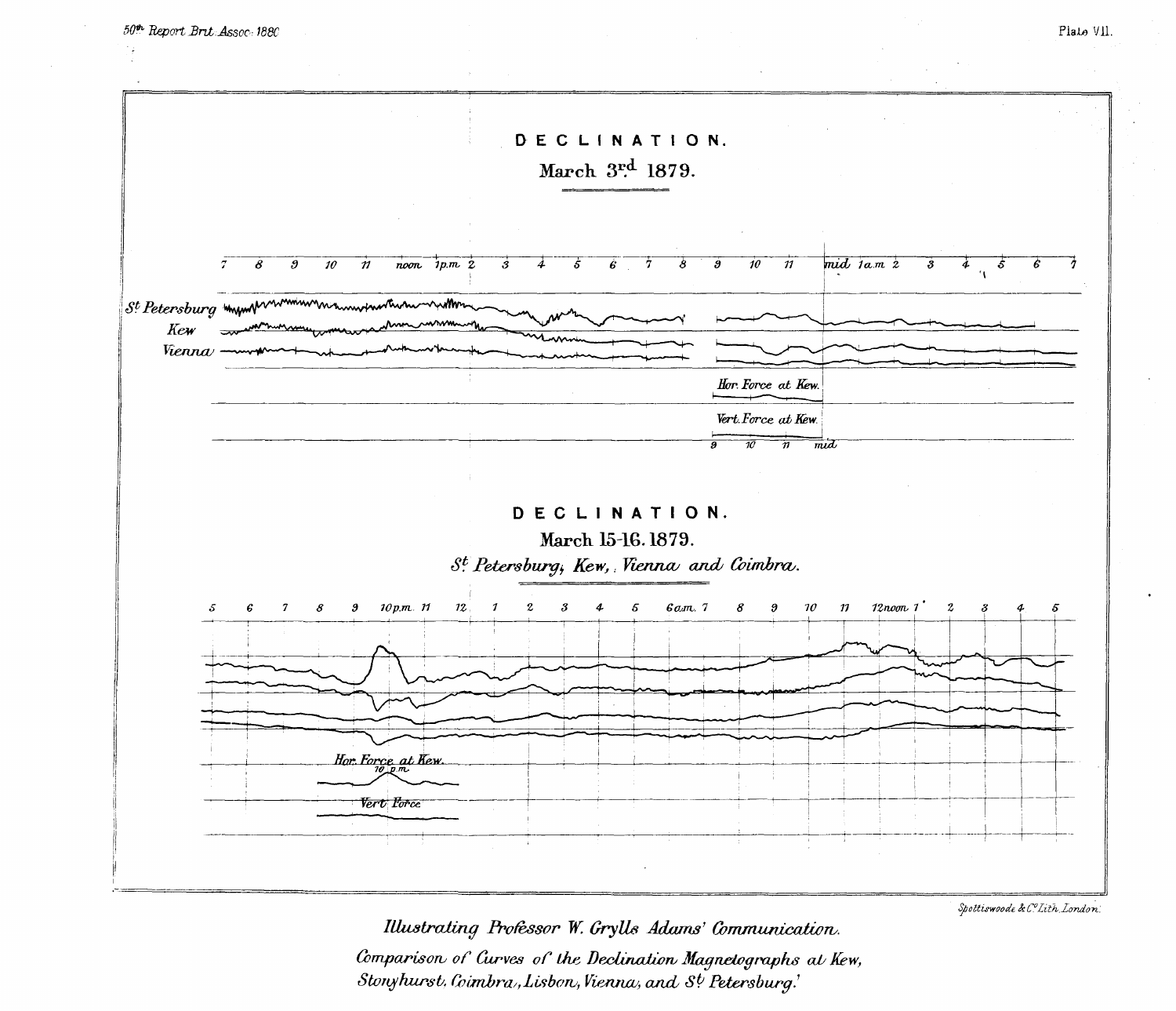$\mathcal{O}(\mathcal{O}_\mathcal{O})$  . The contract of the contract of the contract of the contract of the contract of the contract of the contract of the contract of the contract of the contract of the contract of the contract of the co

 $\label{eq:2.1} \begin{split} \mathcal{L}_{\text{max}}(\mathbf{r}) = \mathcal{L}_{\text{max}}(\mathbf{r}) \mathcal{L}_{\text{max}}(\mathbf{r}) \mathcal{L}_{\text{max}}(\mathbf{r}) \mathcal{L}_{\text{max}}(\mathbf{r}) \mathcal{L}_{\text{max}}(\mathbf{r}) \mathcal{L}_{\text{max}}(\mathbf{r}) \mathcal{L}_{\text{max}}(\mathbf{r}) \mathcal{L}_{\text{max}}(\mathbf{r}) \mathcal{L}_{\text{max}}(\mathbf{r}) \mathcal{L}_{\text{max}}(\mathbf{r}) \mathcal{L}_{\text{max}}(\mathbf{r}) \$ 

 $\mathcal{L}(\mathcal{L}(\mathcal{L}))$  and  $\mathcal{L}(\mathcal{L}(\mathcal{L}))$  . The contribution of  $\mathcal{L}(\mathcal{L})$ 

 $\mathcal{L}(\mathcal{L}(\mathcal{L}(\mathcal{L}(\mathcal{L}(\mathcal{L}(\mathcal{L}(\mathcal{L}(\mathcal{L}(\mathcal{L}(\mathcal{L}(\mathcal{L}(\mathcal{L}(\mathcal{L}(\mathcal{L}(\mathcal{L}(\mathcal{L}(\mathcal{L}(\mathcal{L}(\mathcal{L}(\mathcal{L}(\mathcal{L}(\mathcal{L}(\mathcal{L}(\mathcal{L}(\mathcal{L}(\mathcal{L}(\mathcal{L}(\mathcal{L}(\mathcal{L}(\mathcal{L}(\mathcal{L}(\mathcal{L}(\mathcal{L}(\mathcal{L}(\mathcal{L}(\mathcal{$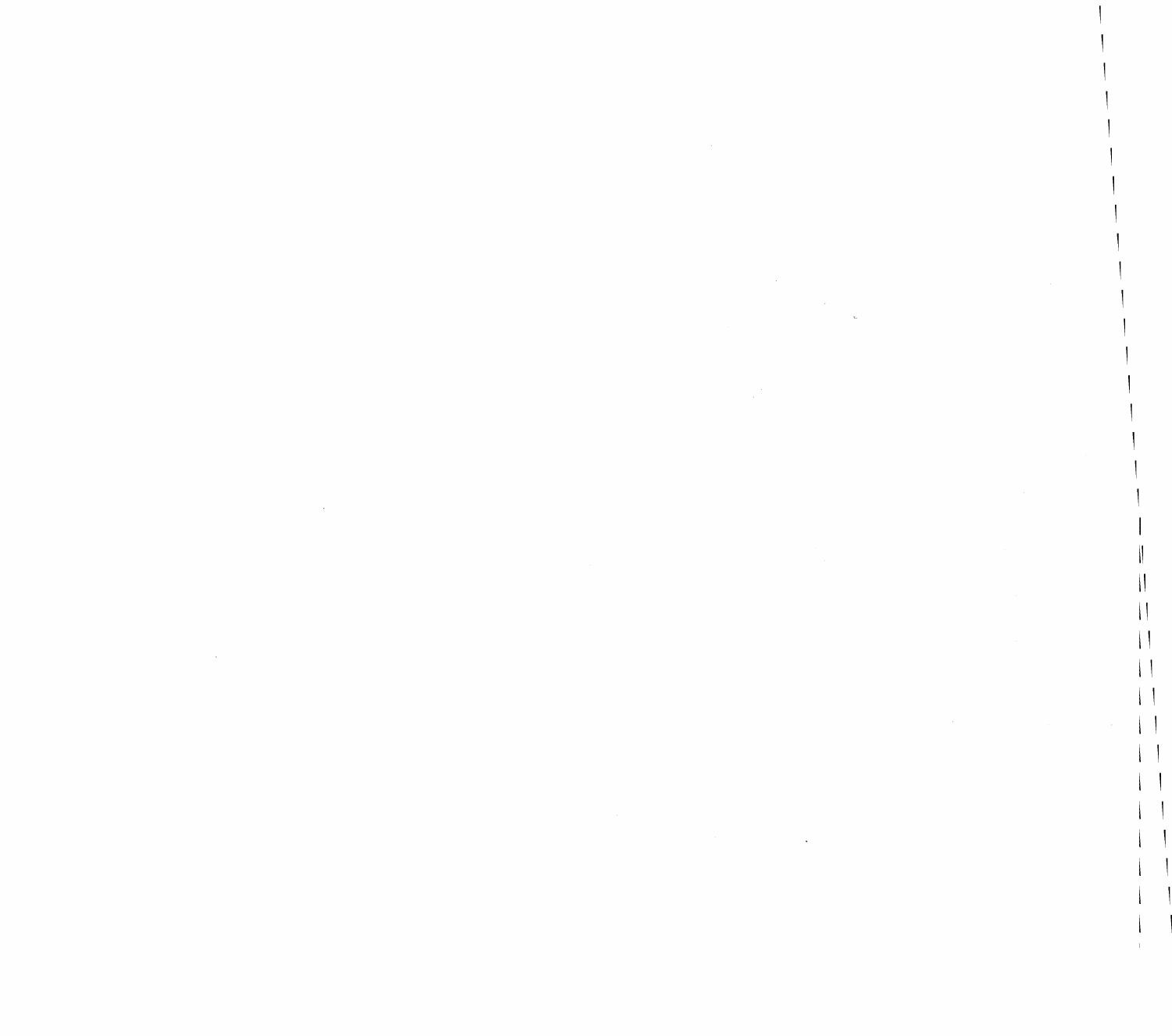

Spottiswoode & C. Lith London.

Illustrating Professor W. Grylls Adams' Communication. Comparison of Curves of the Declination Magnetographs at Kew. Stonyhurst, Coimbra, Lisbon, Vienna, and St Petersburg.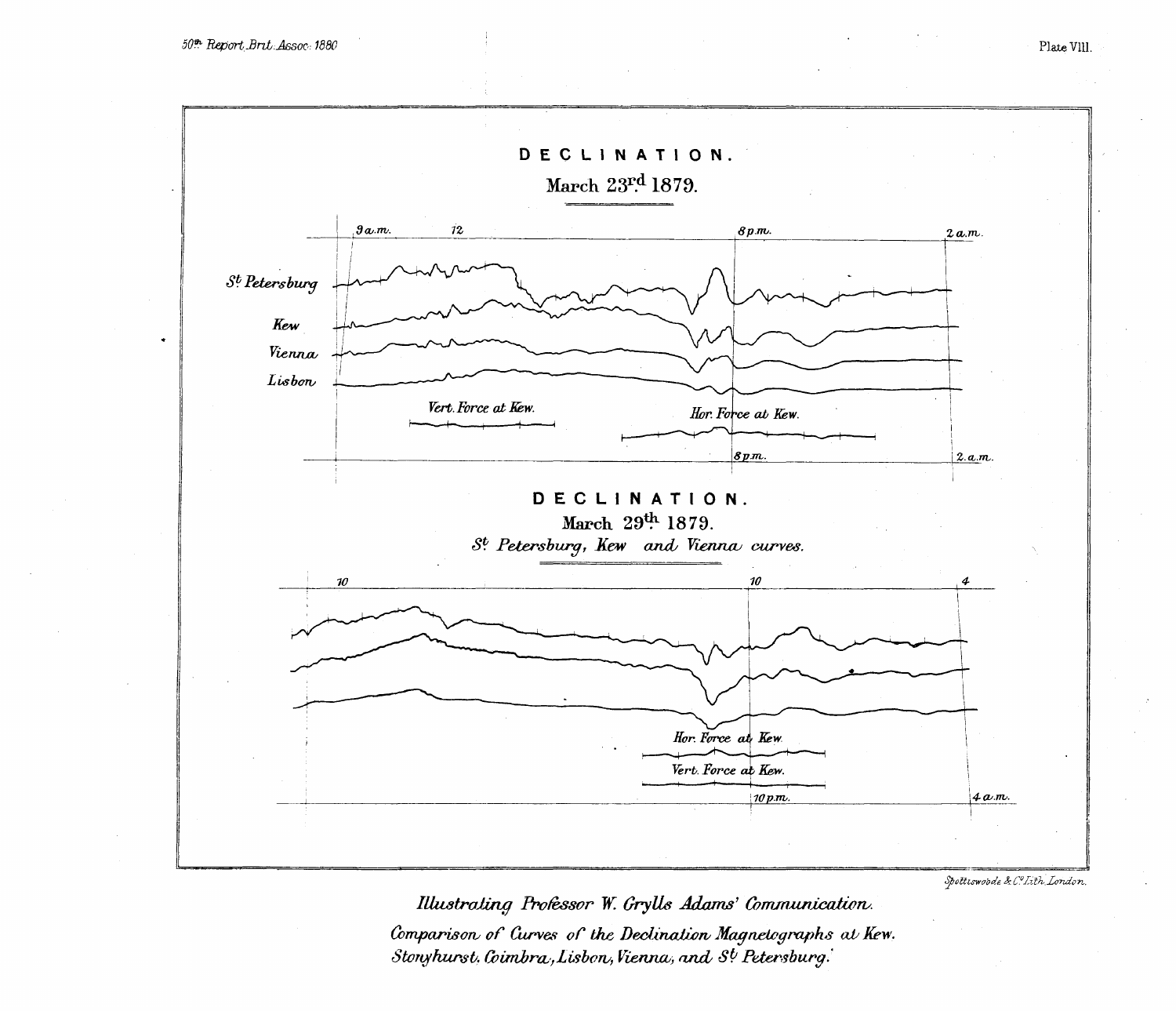$\sim 10^{-1}$ 

 $\label{eq:2.1} \frac{1}{\sqrt{2\pi}}\int_{\mathbb{R}^3}\frac{1}{\sqrt{2\pi}}\int_{\mathbb{R}^3}\frac{1}{\sqrt{2\pi}}\int_{\mathbb{R}^3}\frac{1}{\sqrt{2\pi}}\int_{\mathbb{R}^3}\frac{1}{\sqrt{2\pi}}\int_{\mathbb{R}^3}\frac{1}{\sqrt{2\pi}}\int_{\mathbb{R}^3}\frac{1}{\sqrt{2\pi}}\int_{\mathbb{R}^3}\frac{1}{\sqrt{2\pi}}\int_{\mathbb{R}^3}\frac{1}{\sqrt{2\pi}}\int_{\mathbb{R}^3}\frac{1$  $\label{eq:2.1} \frac{1}{\sqrt{2}}\sum_{i=1}^n\frac{1}{\sqrt{2}}\sum_{i=1}^n\frac{1}{\sqrt{2}}\sum_{i=1}^n\frac{1}{\sqrt{2}}\sum_{i=1}^n\frac{1}{\sqrt{2}}\sum_{i=1}^n\frac{1}{\sqrt{2}}\sum_{i=1}^n\frac{1}{\sqrt{2}}\sum_{i=1}^n\frac{1}{\sqrt{2}}\sum_{i=1}^n\frac{1}{\sqrt{2}}\sum_{i=1}^n\frac{1}{\sqrt{2}}\sum_{i=1}^n\frac{1}{\sqrt{2}}\sum_{i=1}^n\frac$ 

 $\label{eq:2.1} \frac{1}{2} \int_{\mathbb{R}^3} \frac{1}{\sqrt{2}} \left( \frac{1}{2} \int_{\mathbb{R}^3} \frac{1}{\sqrt{2}} \left( \frac{1}{2} \int_{\mathbb{R}^3} \frac{1}{\sqrt{2}} \right) \frac{1}{\sqrt{2}} \right) \, d\mathcal{H}^3 \, d\mathcal{H}^3 \, d\mathcal{H}^3 \, d\mathcal{H}^3 \, d\mathcal{H}^3 \, d\mathcal{H}^3 \, d\mathcal{H}^3 \, d\mathcal{H}^3 \, d\mathcal{H}^3 \, d$ 

 $\label{eq:2.1} \mathcal{L}(\mathcal{L}^{\mathcal{L}}_{\mathcal{L}}(\mathcal{L}^{\mathcal{L}}_{\mathcal{L}})) = \mathcal{L}(\mathcal{L}^{\mathcal{L}}_{\mathcal{L}}(\mathcal{L}^{\mathcal{L}}_{\mathcal{L}})) = \mathcal{L}(\mathcal{L}^{\mathcal{L}}_{\mathcal{L}}(\mathcal{L}^{\mathcal{L}}_{\mathcal{L}}))$  $\mathcal{L}(\mathcal{L})$  and  $\mathcal{L}(\mathcal{L})$  are the set of the set of the set of the set of the set of the set of the set of the set of the set of the set of the set of the set of the set of the set of the set of the set of the set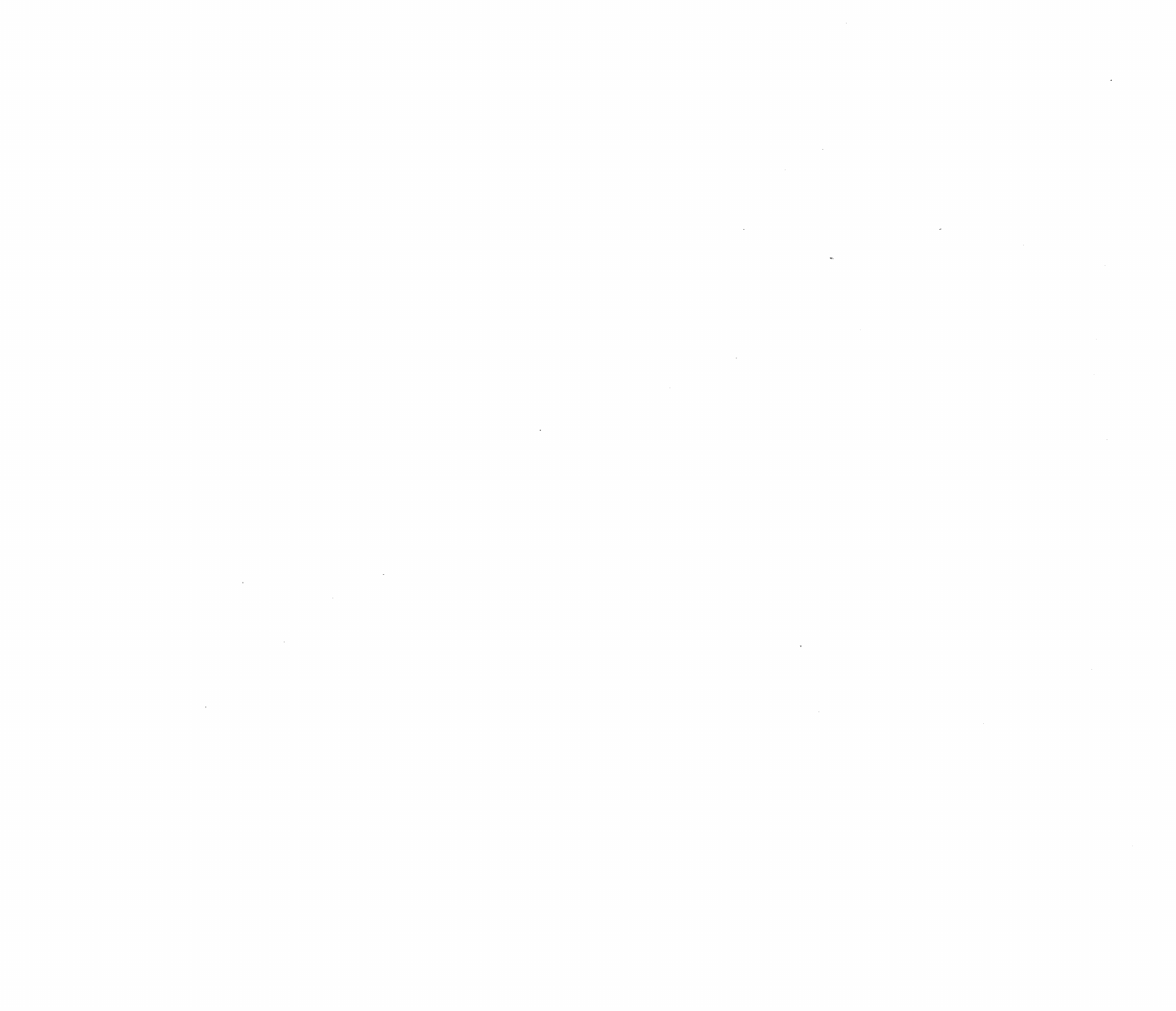

Spottiswoode & CoLith London.

Illustrating Professor W. Grylls Adams' Communicatun. Comparison of Curves of the Declination Magnetographs at Kew, Stenyhurst, Coimbra, Lisbon, Vienna, and St Petersburg.'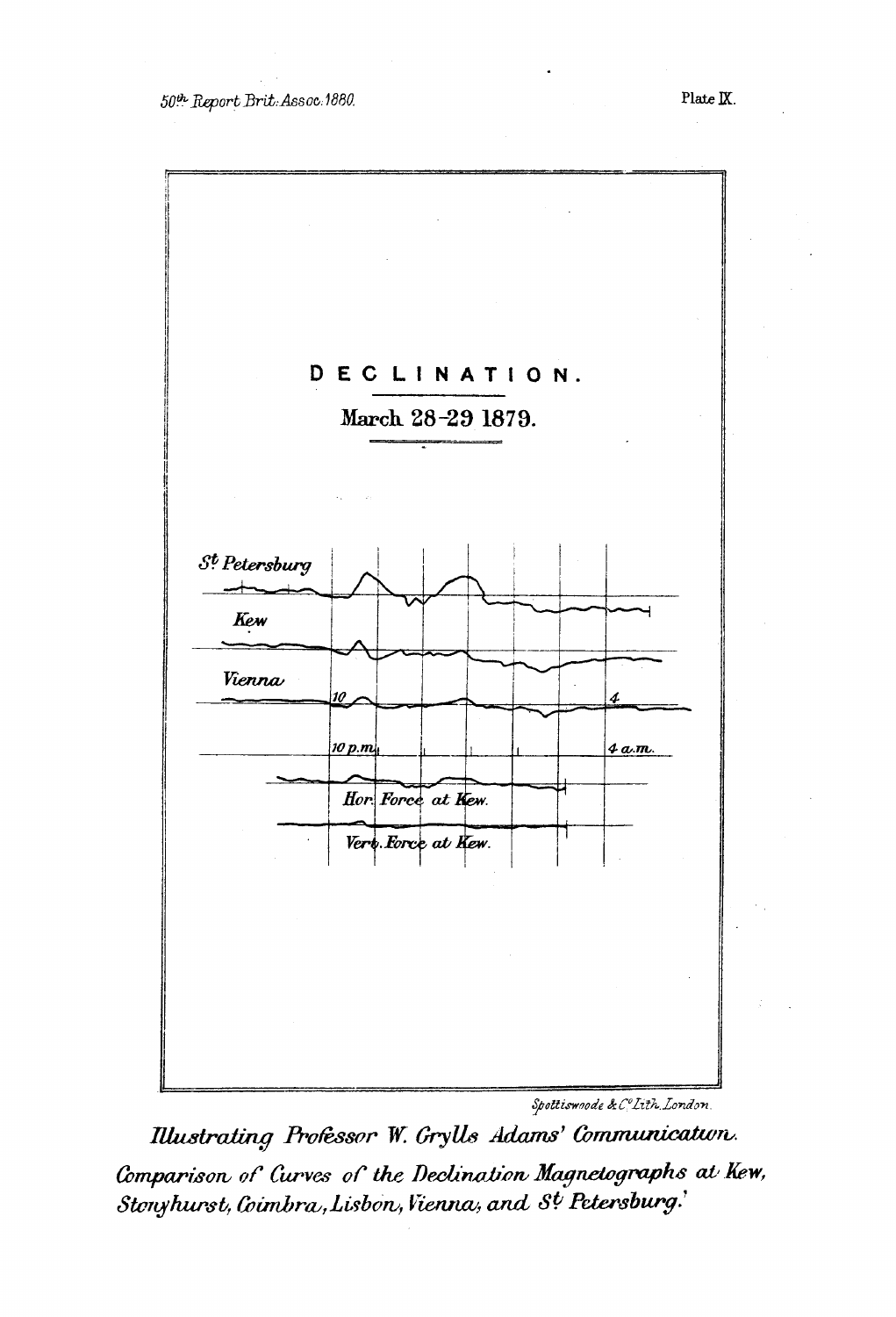result constantly obtained when very small pressures were employed, and which may have arisen from the effect of the remanent occluded gas, there also appears to be a sudden diminution of the capacity at about  $0.19$  mil. limetre pressure. To make sure that this was not an accidental result, the air was pumped out again when the pressure was about 3 millimetres until it was reduced again to about 0.1 millimetre, when the same diminution of capacity at about 0'19 was again observed. Now although these numbers are merely now given as a preliminary indication of the results obtained by the Committee, there is this interest about them, as has been pointed out by Mr. G. F. Fitzgerald of Dublin, that the values obtained for the capacity between about  $0.02$  and  $0.2$  millimetre's pressure bear a general resemblance to those obtained for the Crookes' force.

One difficulty met with in the investigation consists in an apparent change in the capacity of the condensers  $\tilde{B}$  and  $C$  (partly, no doubt, arising from changes of temperature) from day to day. A similar difficulty was met with in the previous investigation made in Japan, but it was overcome by making alternate measurements of the capacity of the closed condenser, first with air, then with vacuum, then with air, &c., &c. In the present case this is, of course, impossible, since on account of the large internal capacity of the condenser  $A$ , and the considerable quantity of gas occluded in so large a mass of aluminium, it takes several days to obtain a vacuum of  $0.001$  of a millimetre even, although, at the suggestion of Mr. Gimingham, induction sparks from a large induction coil (not shown in the figure), are kept passing between the two sets of aluminium cylinders at all times that a measurement of capacity is not being made. Probably the best method of procedure is that followed on August 28, the last day of the investigation, viz., first obtain slowly a very perfect vacuum, no measurements of capacity being necessarily made, then admit into the pump, drop by drop, mercury, occluding air, and make, during a couple of hours or so, a complete series of measurements of capacity as the pressure rises from, say, 0.001 of a millimetre up to ordinary atmospheric pressure. Such a set of experiments being performed several times would probably give a fair indication of the curve for capacity. As it is also ~xtremely desirable that the experiments should be made with *statical*  charges of electricity, the Committee have had constructed a somewhat modified form of Thomson's quadrant electrometer, which they also propose employing for the measurement of the specific resistance of gas at different pressures-the second half of their work, which they have not yet commenced.

*Comparison of Curves of the Declination Magnetographs at Kew,* Stonyhurst, *Coimbra, Lisbon, Vienna, and St. Petersburg. By* Professor W. GRYLLS ADAMS, F.R.S.

### [PLATES VII., VIII., AND IX.]

[A communication ordered by the General Committee to be printed *in extense* among the Reports.]

DURING the month of March, 1879, there were several very considerable magnetic disturbances, and therefore there were several favourable opportunities for comparing the effects of magnetic disturbances at different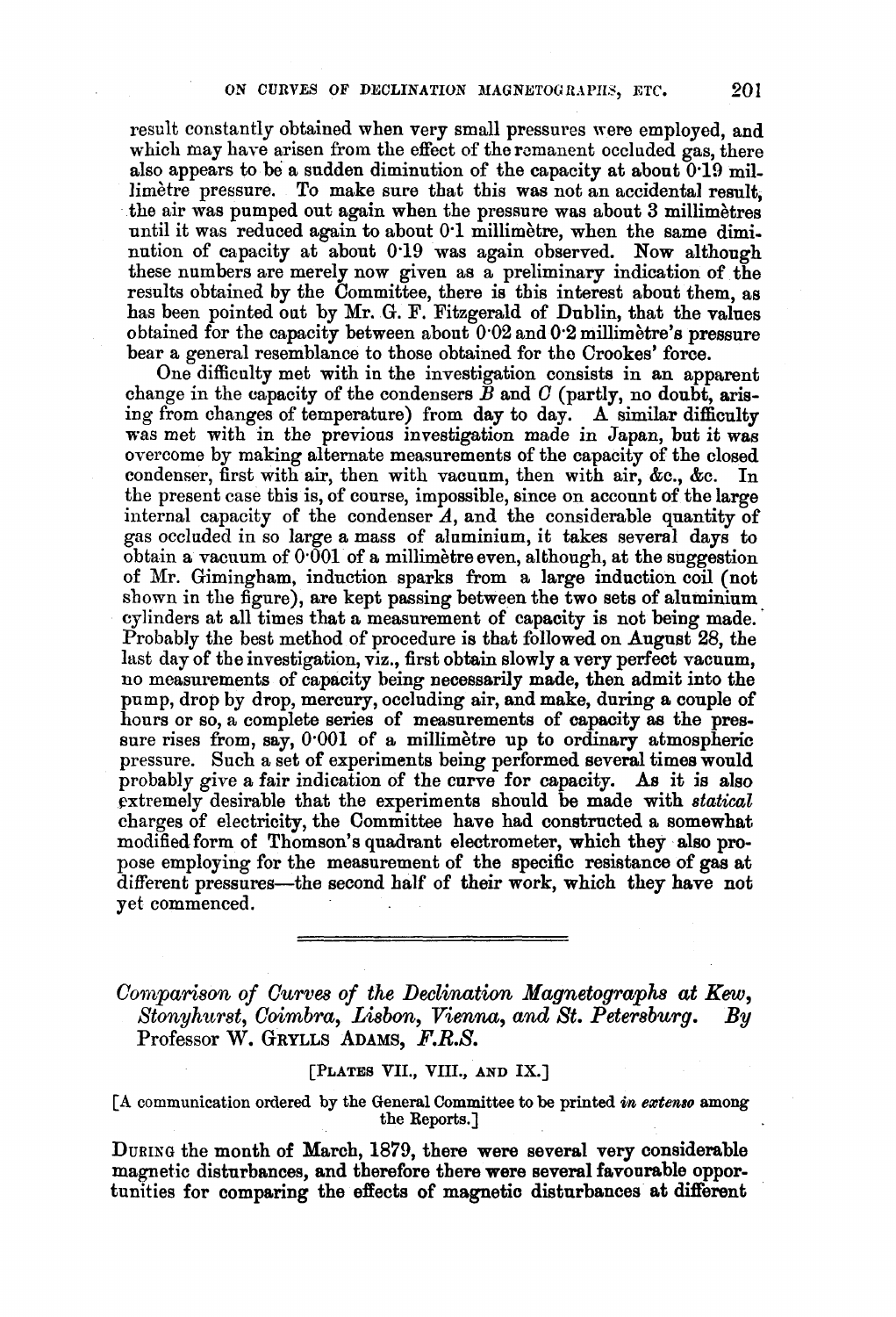stations wherever photographic records similar to those at Kew are Dbtained.

 $\ldots$  Mr. Whipple was accordingly instructed by the Kew Committee to. write to the various observatories where declination magnetographs are photographed, to ask that *fac-similes* of the records taken at those stations. might be sent to the Kew Committee for comparison.

In answer to this request, Dr. Hann, Director of the Observatory at Vienna, and Senhor Capello. Director of the Observatory at Lisbon, have kindly lent the original negatives, and Rev. Prof. S. J. Perry, Director of the Observatory at Stonyhurst, and Dr. Da Souza, Director of the Observatory at Coimbra, have kindly forwarded positives printed from their original curves, and Dr. Wild, Director of the St. Petersburg Observatory, has kindly forwarded very careful tracings of the St. Petersburg photographs. These have been compared with one another, and with the original negatives taken at the Kew Observatory, and much valuable information has already been obtained. Other records have been asked, but a sufficient time has not yet elapsed for them to come to hand; it is hoped that, as soon as they arrive, a complete discussion of them will greatly extend our knowledge as to the causes of magnetic disturbances over a considerable area of the earth's surface.

 $\Delta$  disturbance began at  $4.20$  a.m., Greenwich time, on the 3rd of March, 1879, which is described in the Stonyhurst record as 'a tremulous motion of the declination magnet, which lasted for about thirteen hours, accom-<br>panied by a gradual increase of westerly declination.

About  $5.30$  a.m. the agitations west and east became greater, and at  $7.30$  a.m. there were sudden and great disturbances, the maximum westerly declination being reached about 8 a.m.: again marked disturbances, not quite so sudden, occurred just before  $10$  o'clock; then, after a slight motion eastward until  $10.30$  a.m., there was again an increase in the westerly declination, accompanied by great agitations, until  $1 \text{ p.m.}$ , after which there is a decrease in the westerly declination, and the disturbance ends at about  $5$  p.m.

**During** the whole time of this increase in the westerly declination the agitations of the declination needle, including some twenty-four. maxima and minima values, are absolutely coincident in time, and very often equal in magnitude, at Kew and at St. Petersburg.

 $\therefore$  At Stonyhurst also the curves are coincident with those at Kew and are almost fac-similes of them.

On comparing the photographs at Coimbra and at Lisbon with those at Kew and at  $S_t$ . Petersburg, it is found that the agitations in Portugal are not so clearly marked, but are coincident in time with those at the other stations.

Comparing the Vienna photographs of the same disturbance with those at Kew, they are found to be almost *fac-similes* of one another-every agitation westward or eastward at one place is coincident in time with a similar agitation at the other. The Vienna photographs are with a similar agitation at the other. remarkably clear, but the agitations are usually not so large as those at Kew, and both are usually less than those at St. Petersburg, as given by the tracings; but the forms and periods of the successive agitations in a disturbance, as well as the duration of the disturbances, are the same at all the stations.

Between 5 and  $6$  p.m. on the 3rd there was a disturbance, first eastward and then westward, at St. Petersburg, which was not felt at Kew;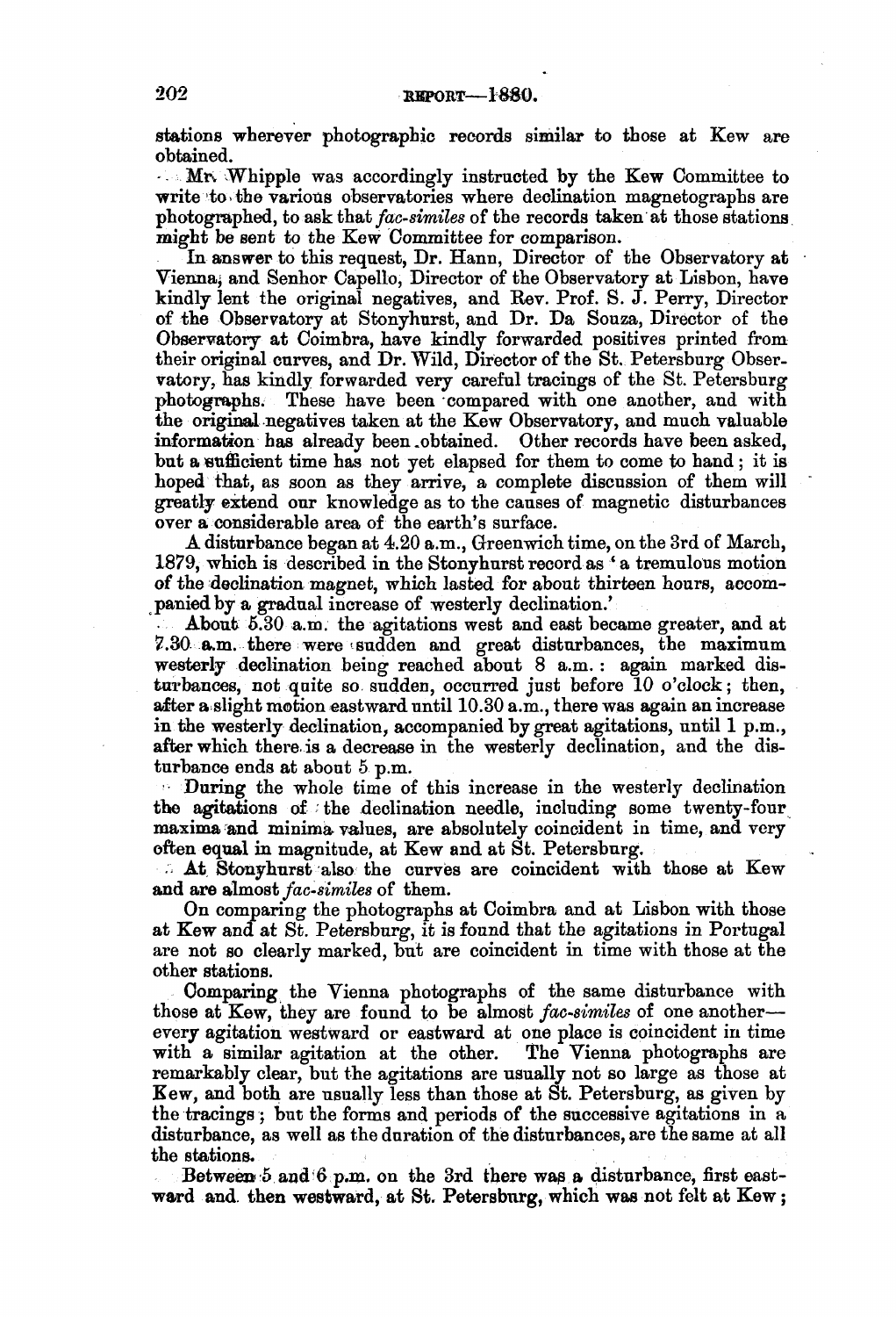and between 10 p.m. and 12 there were simultaneous disturbances at Kew and St. Petersburg, but in opposite directions.

From about 10 to  $10.40$  p.m. there is a disturbance of a very regular kind, *i.e.* without much agitation, consisting of a motion of the needle towards the *east*, followed by a motion of the needle westward for about<br>half an hour. This disturbance is strongly marked at Kew and at This disturbance is strongly marked at Kew and at Stonyhurst; is less strongly marked, but coincident in time, at Coimbra. and at Lisbon; and also very well shown, but is small, in the Vienna photographs; but in the tracing from St. Petersburg a disturbance begins at the same point of absolute time *(i.e.* about 10 p.m. Greenwich time), with a motion of the needle towards the *west-this* motion westward lasts for about 20 minutes, until 10.20 p.m., and is then followed by a gradual motion eastward until about 10.45 p.m. .

The declination at St. Petersburg then remains nearly steady for a quarter of an hour, whilst the westerly declination at the other stations is regularly increasing, and from 11.30 p.m. (Greenwich time) the disturbances at St. Petersburg coincide in direction and in time with those at Kew and at the other stations.

Plate VII., fig. 1, represents the St. Petersburg, Kew, and Vienna. declination curves for March 3rd, the time being Greenwich mean time for all stations.

On referring to the Kew curves for the horizontal force, of which Mr. Whipple has kindly prepared tracings for me, I find that whenever the deflections of the declination needle are eastward at Kew, and westward at St. Petersburg at the same instant, as in this disturbance between  $10$ and 10.20 p.m., there is at the same time an *increase* in the horizontal force; and when the deflections are westward at  $Kew$  and eastward at St. Petersburg at the same instant, as between  $10.20$  p.m. and  $10.45$  p.m.

there is at the same time a decrease going on in the horizontal force.<br>This statement is borne out by the comparisons of disturbances on other days throughout the month.

Three easterly movements of the needle occurred between 3 and 8 p.m. on the 5th of March.

One began about 2.45 p.m., which is only just noticeable at, Lisbon and Coimbra when looked for, but which is clearly seen in the Kew and Stonyhurst photographs, and becomes much more important at Vienna. and is much larger still at St. Petersburg; but at all places the greatest easterly declination occurs at the same absolute time (at about 3 p.m. Greenwich time), and there is then an increase in the westerly declination until about 3.30 p.m.

From 5 p.m. to 5.20 p.m. there is an easterly movement of the needle, which is absolutely coincident in time and is well marked at all the stations, and the amount of the disturbance is as great at Kew and at Stonyhurst as it is at St. Petersburg. This is followed by a westerly movement, which is also precisely similar at all the places.

Another similar easterly movement begins about 6.20 p.m. (Greenwich time) at all the stations, and lasts for a quarter of an hour, followed by an equal movement westward for the next quarter of an hour, thus forming a regular  $\bigvee$  in the photographic curves. The second side of this  $\setminus$  is continued to double the length in the St. Petersburg tracings, but the following greatest eastward declination is reached at I ;;.. ,',. '1\ *<sup>c</sup>*'. ~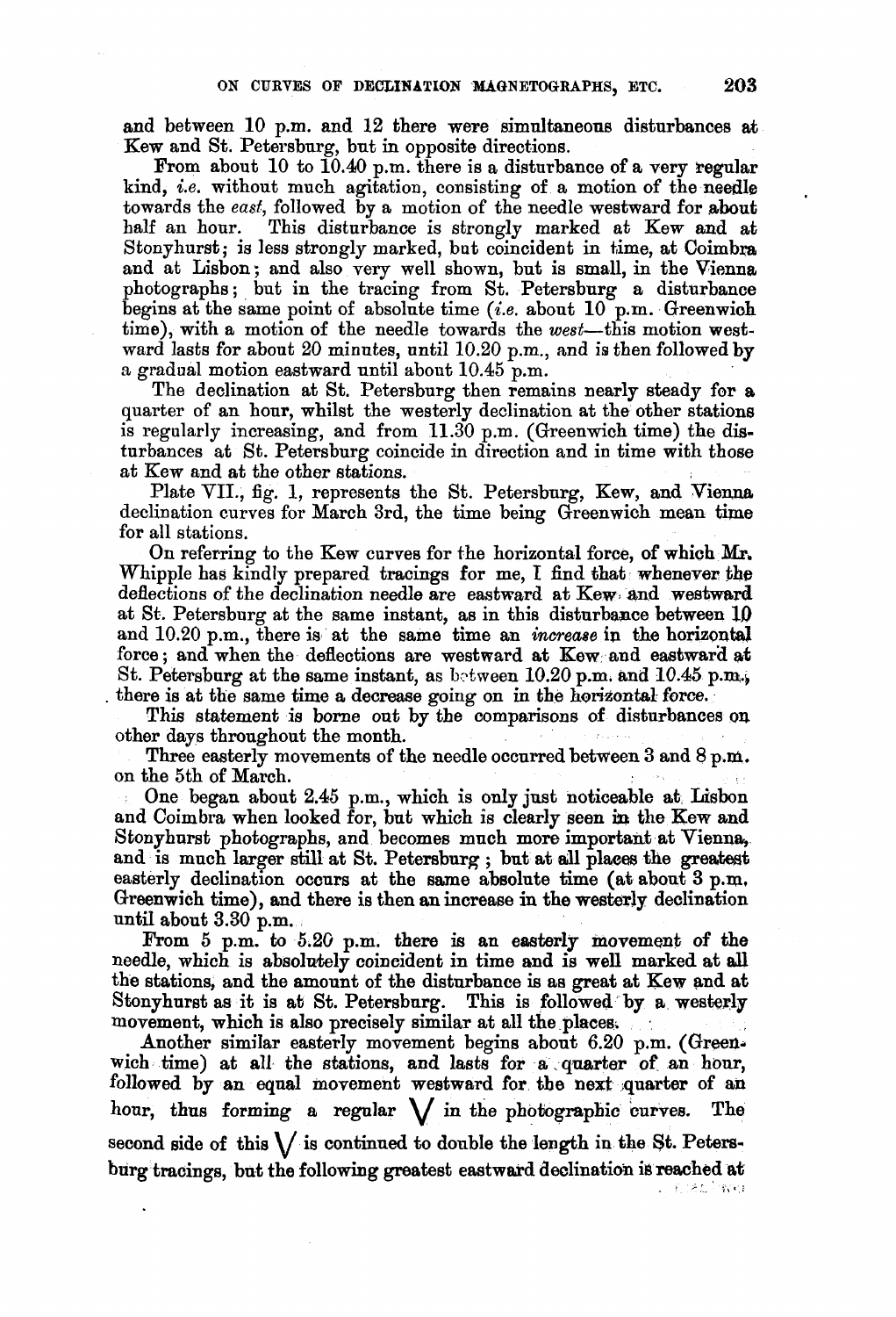the same time (about  $7.20$  p.m.) at all the stations. Then the needle gradually returns to the westward, and the disturbance dies away.

This deviation of the St. Petersburg curves from the others occurs at -6.40 p.m., at which time there is a sudden increase in the horizontal force.

Another considerable disturbance, consisting of a general eastward movement of the north end of the needle, began about  $6$  p.m. on the 7th, followed by a westward movement, which ceased about  $10$  p.m.

In this disturbance, as in others, the Lisbon and Coimbra curves are like exact reproductions of one another, so also are the Kew and Stonyhurst curves. Placing the Lisbon negative behind the Coimbra positive, the dark lines of the Lisbon photograph are seen through the bright lines of the Coimbra curves; and in the same way, placing the Kew negative behind the Stony hurst positive, the dark lines of the Kew cnrves are seen to coincide with the bright lines of the Stonyhurst curves, just as if one were an exact print taken from the other.

Comparing the Kew and the Vienna curves this disturbance is founa to be of precisely the same character at both stations, but its range at Vienna is less than at Kew. In this case the periods of the disturbance In this case the periods of the disturbance occur at the same absolute time at all the stations.

At St. Petersburg the disturbance at the beginning is also similar in character to that at Kew, but previously at  $2$  p.m. (Greenwich time), there had been an easterly disturbance at St. Petersburg, which was not perceived at Kew; and just before 8 p.m., towards the end of the great disturbance, the westerly range of the needle is very much greater at St. Petersburg than at Kew, but the needle reaches its extreme positions either west or east exactly at the same absolute time at the two, and, indeed, at all the stations.

Unfortunately at Coimbra four curves are drawn on the same slip, and the zero line for one curve frequently mns into and coincides with the curve for another day, so that it is difficult or impossible to make out the character of the disturbances. The distance between the curve and the zero line appears to be the same as in the Kew curves.

At Stonyhurst three curves are photographed on the same slip, but the difficulty of dealing with the Coimbra curves is avoided by placing the zero or time line a long way from its own curve, but the curves for. different days are placed so close to one another that occasionally they are apt to mn into and confuse or cross one another.

At Kew, at Lisbon, and at St. Petersburg, two curves are drawn on the same slip, and sufficiently far apart not to interfere with one another, the distance at St. Petersburg being greater than at Kew, because, as a rule, the disturbances are of larger amount than at Kew.

At Vienna each curve is photographed on a separate slip, and the hours are numbered astronomically from 0 to 23, the slip being changed at or just before 21 hr., or 9 a.m. local time, *i.e.* about 8 a.m. Greenwich time.

The Vienna plan of photographing each curve on a separate sheet is the most convenient of all for the comparison of disturbances at different places, and there is an additional advantage in this plan because when there are two or more curves on a slip, disturbances occurring at the same hour on two successive days are not vertically above one another, and the want of agreement of the time lines for two or more curves is apt to be confusing.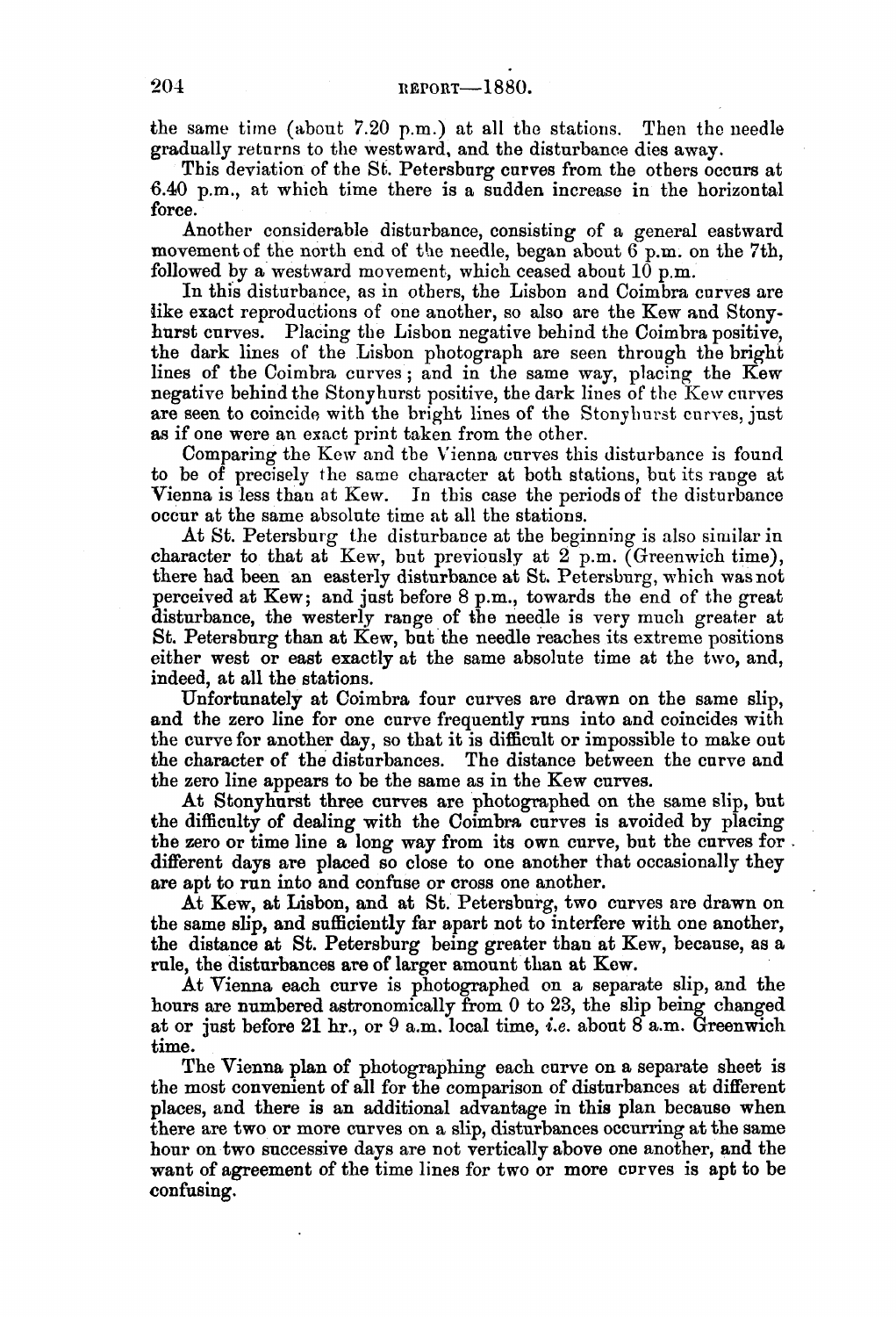From the Stonyhurst report we find that' the chief disturbance of the month began about noon on the 9th, and lasted till 4 a.m. on the follow-<br>ing day.'  $\log d$ ay.'  $\log d$  and  $\log d$  and  $\log d$  and  $\log d$  and  $\log d$  and  $\log d$  and  $\log d$  and  $\log d$  and  $\log d$  and  $\log d$  and  $\log d$  and  $\log d$  and  $\log d$  and  $\log d$  and  $\log d$  and  $\log d$  and  $\log d$  and  $\log d$  and  $\log d$  and  $\log d$  and  $\log d$  and

On comparing the Lisbon and Coimbra curves for the whole period of this disturbance, they are found to be absolutely coincident throughout.

On comparing the Kew and Stonyhurst curves, they are also found to be absolutely coincident, both in range of disturbances and in time; indeed, this is one of the most remarkable instances that I have seen.

At Vienna the disturbances are nearly all of the same character, and take place at the same time, but the range is not quite so great.

On comparing the St. Petersburg curves, it is found that there are disturbances of the same character, and taking place—*i.e.* having their maxima and minima-at the same time as those at Kew and Vienna and the other stations; but superposed upon these are other disturbances, one to the eastward from 2 to 3.20 p.m., and to the westward from 3.20 to 3.40 p.m.; another violent one to the eastward from  $4.20$  to  $4.50$  p.m., followed by a quicker return to the westward until 5 p.m.; another, not quite so violent, eastward from 6 to 6.30, and westward from 6.30 to  $\bar{7}$  p.m.; then, after a period of comparative rest, at 10.20 there is another disturbance westward for about ten minutes, followed by a return of the needle to the eastward until 11 p.m., superposed on those disturbances which are the same as the disturbances which are seen in the Kew curves.

The effect of these extra disturbances, which are so marked at St. Petersburg, is only just seen in the Vienna curves, the result being that the heights of some of the maxima are diminished or increased, or the slopes of parts of the curves are slightly altered, in consequence of the action of opposing or reinforcing disturbances.

These differences in the disturbances at St. Petersburg and at the other stations coincide in time with corresponding changes in the value of the horizontal force, as measured by the Kew curves. Thus from 2 to 3.20 p.m. the horizontal force is diminishing, then from 3.20 to 3.40 p.m. the horizontal force is increasing; from about 4.15 to 4.45 p.m. the horizontal force is diminishing, but again increases more rapidly until 5 p.m.; then from  $6$  to  $6.20$  p.m. it diminishes, and afterwards increases more slowly until a little after 7 p.m.; after a period of rest there is a large increase from 10.15 to 10.35, followed by a diminution of the horizontal force until 11 p.m.

It thus appears from these comparisons—and the statements are fully borne out by the other principal disturbances which have been examined  $-\text{that}:$ 

A diminution in the horizontal force is accompanied by greater easterly deflections of the declination needle at St. Petersburg than at Kew. 2. Increase of the horizontal force is accompanied by greater westerly deflections at St. Petersburg than at Kew, or is sometimes accompanied· by a westerly deflection at St. Petersburg and an easterly deflection at Kew.

On March 11, a disturbance, first eastward for a quarter of an hour until 9 p.m., then westward for an hour, causes a well-marked and regular depression in the declination curve.

This takes place at the same instant at Kew, Stonyhurst, and Vienna, but is not present at St. Petersburg; but at the time of the greatest eastward deflection, at 9.4 p.m., there is a slight westward deflection at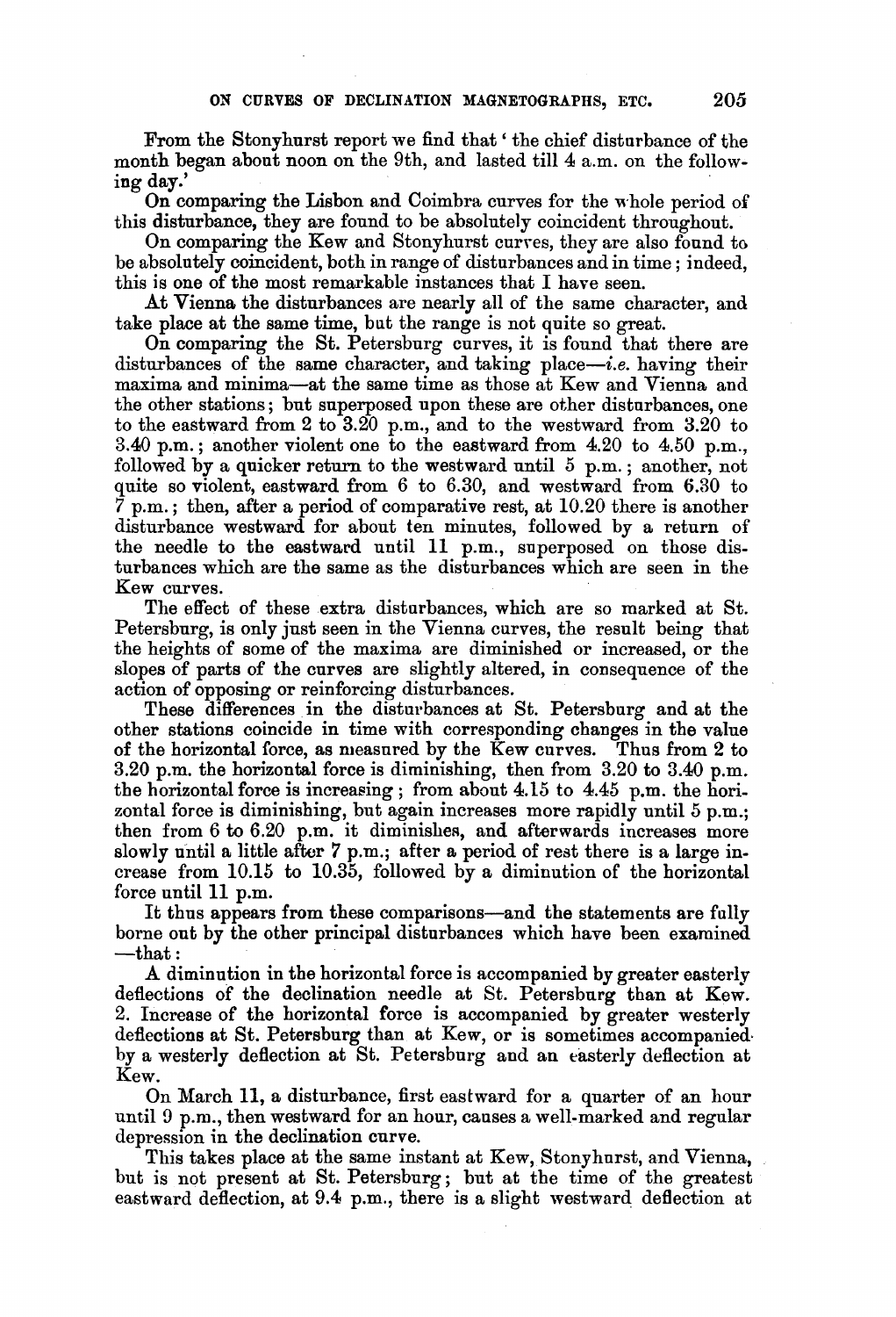St. Petersburg, the other small disturbances at all the places being the same.

Again, on the 13th, there is a magnetic storm, lasting from  $6.20^{\circ}$  p.m. until  $\delta$  p.m., which takes place absolutely at the same time at all the stations, and for which the curves for places near together absolutely fit one another.

At St. Petersburg this storm was more violent than· at the other stations, and was preceded by a violent storm, in which the needle de. viated first to the east and then to the west, between 4.20-and 6 p.m. This preceding storm was only slightly felt at the other stations, and rather more at Vienna than at Kew or Stonyhurst.

About 2.30 a.m. on the 14th, there is a sudden disturbance of the needle to the westward, which is stronger at Rew and Stonyhurst than at Vienna or at St. Petersburg.

The next considerable disturbance was on the 15th, beginning at 9.20 p.m. and ending at midnight, followed by lesser disturbances arising from a distinct cause which lasted until 4 a.m. on the 16th.

This disturbance from 9.20 p.m. to midnight produced similar deflections at Kew and Stonyhurst, and also at Coimbra and Lisbon, first rapidly to the east until 9.50 and then to the west; but the range was not so great at these latter places. At St. Petersburg the deflections of the needle were in the opposite direction to those at Kew and Stonyhurst, and the opposite deflections occurred at the same time; and this remark applies to all the oscillations of the declination needle up to midnight. The disturbance westward was also much greater than the simultaneous eastward disturbance at Kew.

The disturbances between midnight and 4 a.m.' take place at the same time at all the stations, and are precisely similar in character and in direction at St. Petersburg, at Vienna, and at Kew. They are also equal in amount, so that the curves almost fit one another. Here, then, we have a cause producing opposite disturbances at Kew and at St. Petersburg for more than two hours, followed by probably some other cause of dis. turbance producing identical effects at all the stations for a period of four hours. The contract of the contract of the contract of the contract of the contract of the contract of the contract of the contract of the contract of the contract of the contract of the contract of the contract of the con

At Vienna from 9.20 to midnight the disturbances were simultaneously in the same direction as, but were very weak in comparison with, those' at St. Petersburg, so that this magnetic storm was very little felt at Vienna.

•

On reversing the Kew curve for this disturbance aud comparing it with St. Petersburg, it is seen that the successive maxima and minima are absolutely simultaneous, so that the deflections opposite ways at the two places are seen to be due to the same cause; and the Vienna curve is very nearly coincident with the mean curve obtained by superposing' the Kew and St. Petersburg curves.

Plate VII., fig. 2, represents the St. Petersburg, Kew, Vienna, and Coimbra declination curves for March 15th-16th.

The beginning of this disturbance was accompanied by a sudden and large increase of the horizontal force. until 9.50 p.m., and then by a diminution until 10.45 p.m., followed by slight osoillations of the needle until midnight, which are simultaneous with the oscillations of the St. Petersburg declination needle.

The vertical force gradually diminishes from 9.20 to 10.30 p.m.

. Nothing can show more clearly than this the direct relation between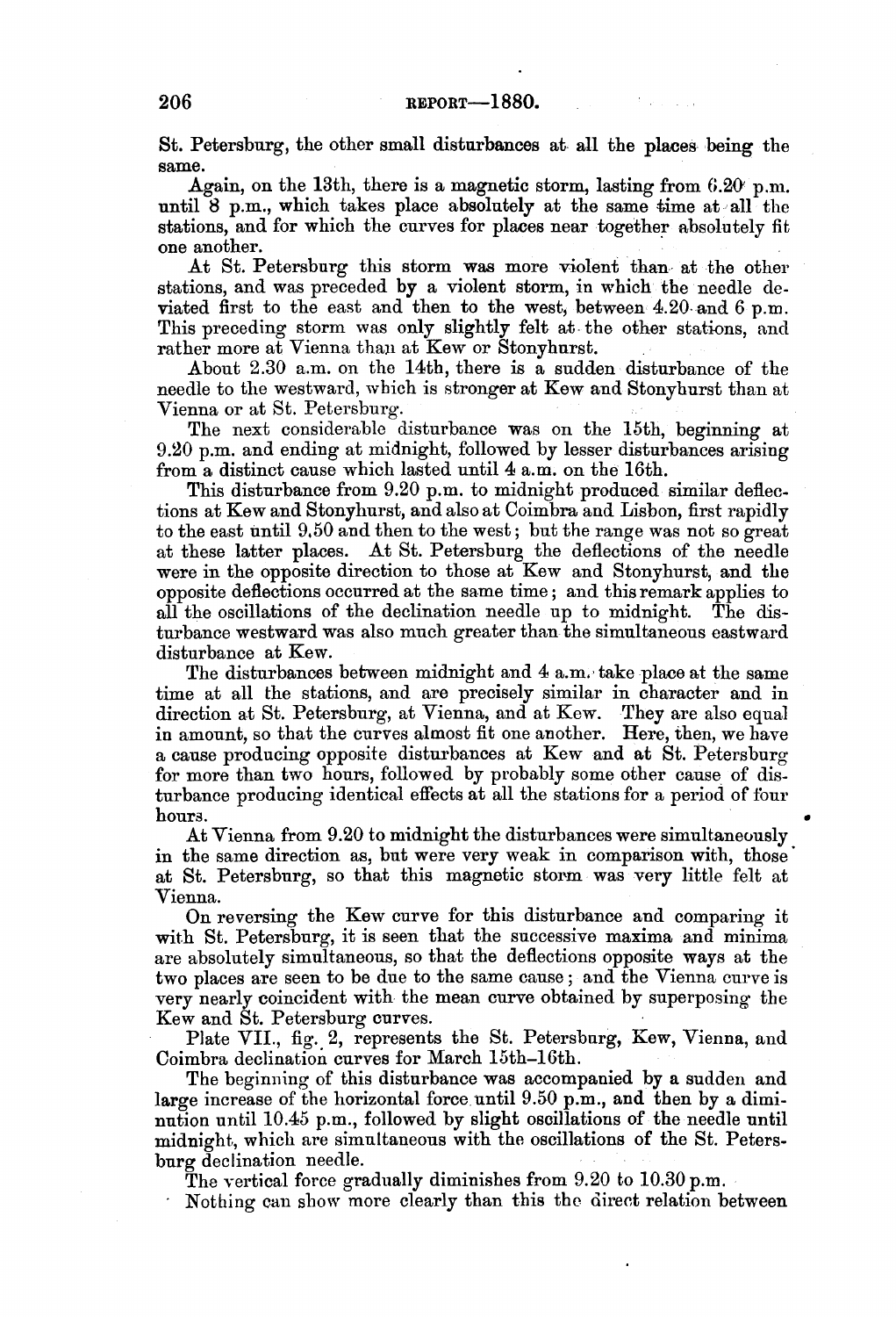the chan'ges in the horizontal force and the differences in the declination curves at St. Petersburg and at Kew.

At  $11.45$  a.m. on March 18 there is a sudden kick to the westward, lasting for about two minutes and measured by a length of 2 millimetres on the Kew curve, *i.e.* giving a deflection of about  $2^{\gamma}$ . This kick takes place simultaneously at St. Petersburg and at Vienna, and is nearly equal at all the stations. It is also felt at the same instant at Coimbra and at Lisbon.

A similar kick, but less marked at St. Petersburg, occurs next day at 11.30 a.m. (Greenwich time) at all the stations.

After an entire agreement between the curves through the day, at 10 p.m. a disturbance occurs which deflects the needle eastward at Kew and 'westward at St. Petersburg, but by midnight the curves coincide again, and remain coincident with the same very small variations through the night. effection of about 2'. Then<br>burg and at Vienna, and<br>at the same instant at Co<br>d at St. Petersburg, occu<br>l the stations.<br>ween the curves through<br>leflects the needle eastwa:<br>by midnight the curves of<br>ame very small variation

Between 3 and 4 p.m. on March 20 we get disturbances opposite ways, first westward at Kew and eastward at St. Petersburg simultaneously, again followed by coincidences through the day.

Another disturbance commenced by a tremulous motion of the magnet about 7 a.m. on the 23rd, and lasted until 11 p.m.

From the beginning of this storm until 1.45 p.m. the several east and west disturbances or oscillations of the needle are simultaneous and of the same character, and are very nearly equal in amount at Kew, Stonyhurst, and at St. Petersburg. From 1.45 to 2.30 p.m. the deflections to the eastward were far greater at St. Petersburg than at the other stations, but were still simultaneous at all the stations. The record at Stonyhurst shows that the vertical force increased in value about 2 p.m., so that here an increase in the vertical force is accompanied by greater eastward deflections at St. Petersburg.

The St. Petersburg curve remains below the Kew and Stonyhurst curves, with the same smaller disturbances, until 7.12 p.m., just after one but before another violent disturbance, each of which lasted half an hour. The first of these two violent disturbances was first eastward and then westward at all stations, but greater at St. Petersburg than at Kew, and was accompanied by a corresponding decrease, and then an increase of the horizontal force. At 7.25 p.m., according to the Stonyhurst record, the  $V.F.$  had diminished to its mean value, and simultaneously with this diminution the horizontal force had been increasing. The second violent disturbance was westward at St. Petersburg, and eastward at Kewand Stonyhurst. This second disturbance was also westward at Vienna, but less violent in character. The maximum was reached at 7.30 p.m.

The simultaneous disturbances become alike again in character and direction at 7.50 p.m., but from 8.15 p.m. until 11 p.m. (the end of the storm) the disturbances at Kew and at St. Petersburg do not correspond, but are at times in opposite directions. From 11 p.m. the curves are again agreeing with one another.

The time scales for different stations are nearly but not quite the same; the St. Petersburg is slightly shorter than the Kew scale, and the Kew is slightly shorter than the Vienna scale. They are so nearly equal that for short lengths the difference is not perceptible. In Plate VIII., fig. 1, where the disturbances during seventeen hours on March 23-24 are represented in one diagram, an attempt has been made to guide the eye by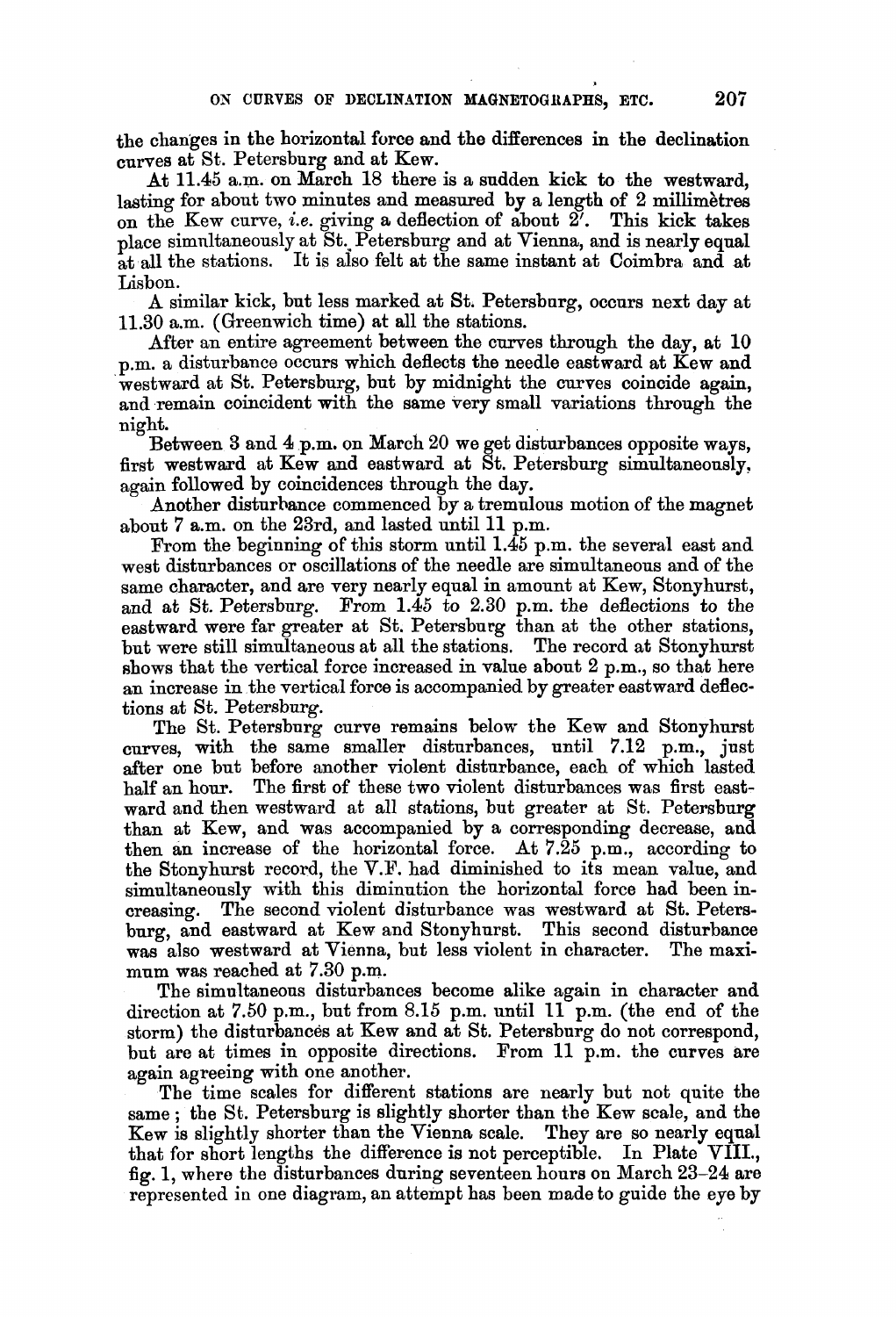drawing three oblique time lines at 9 a.m., 8 p.m., and 2 a.m. through the St. Petersburg, Kew, and Vienna cnrves. There is more difficulty in determining the exact instant at which any small disturbance occnrs from the Lisbon photographs, as the curves are not divided into hourly or twohourly divisions as at the other observatories.

From 7.20 to 7.30 p.m. there is a sudden and large increase in the horizontal force, which continues high until 7.40, and then suddenly diminishes until nearly 8 p.m.

On March  $28$ , at  $4.30$  p.m., a slight eastward disturbance takes place at St. Petersburg, which is scarcely perceived elsewhere. From 10.20 to  $10.30$  at all the stations the declination needle is moving westward, and both the horizontal and vertical forces at Keware increasing. From  $10.30$  to  $10.40$  the St. Petersburg needle continues to move westward, and the horizontal and vertical forces continue to increase, but the Kew needle moves back to the eastward from 10.30 p.m. until 11.5 p.m., and then westward to  $11.30$  p.m. From  $10.20$  p.m. to  $1.25$  a.m. on the  $29th$ . during which time there are two large disturbances, there is a very close resemblance between the St. Petersburg declination curve and the Kew horizontal force curve, the disturbances being simultaneous, and a westerly deflection at St. Petersburg corresponding to an increase of the horizontal<br>force at Kew. Taking the mean line of no disturbance as common to the Taking the mean line of no disturbance as common to the two, the height or depth of the Kew horizontal force curve is about onethird of the height or depth of the St. Petersburg declination curve at the same point.

Plate IX. gives the St. Petersburg, Kew, and Vienna declination curves and the horizontal and vertical force at Kew from 10 p.m. to 4 a.m. on March 28-29.

The Vienna curve is very nearly the meau between the St. Petersburg and Kew declination curves between 10.30 and 11.30 p.m., but agrees absolutely with the Kew curve for the part of the disturbance after midnight.

This disturbance was only slightly felt at Lisbon or at Coimbra.

According to the Stonyhurst record, the horizontal force magnet was rather disturbed during these declination disturbauces.

On the next day (March 29), at  $8.20$  p.m., an easterly excursion begins, which is identical at all stations until 8.45 p.m.; but at this point the St. Petersburg needle turns sharply back to the west, while the Kew and Stonyhurst needles continue moving to the east, giving the greatest eastern deflection for the month  $(15' 49'')$ . This point is reached at 8.55 p.m., whilst the corresponding western deflection at St. Petersburg is reached about 9.5 p.m. The St. Petersburg curve then falls again, reaching its lowest point at 9.30 p.m., after which the curves show a westward motion of the needles at all stations.

In Plate VIII., fig. 2, the time lines are drawn obliquely, as in the curve for March 23-24.

The Vienna curve is almost exactly the mean of the other two curves, and the Lisbon and Coimbra curves very closely resemble the Vienna curve for this disturbance.

About 10.40 and again at 11.15 p.m. the St. Petersburg needle is deflected to the west, and the Kew needle toward the cast. The St. Petersburg needle reaches its maximum at 11.30 p.m., then both needles move eastward until 12.10 a.m., after which the Kew needle begins to move westward. At 12.30 a.m. the St. Petersburg needle also begins to move westward, the curves very closely agree, and the disturbance is very nearly over.